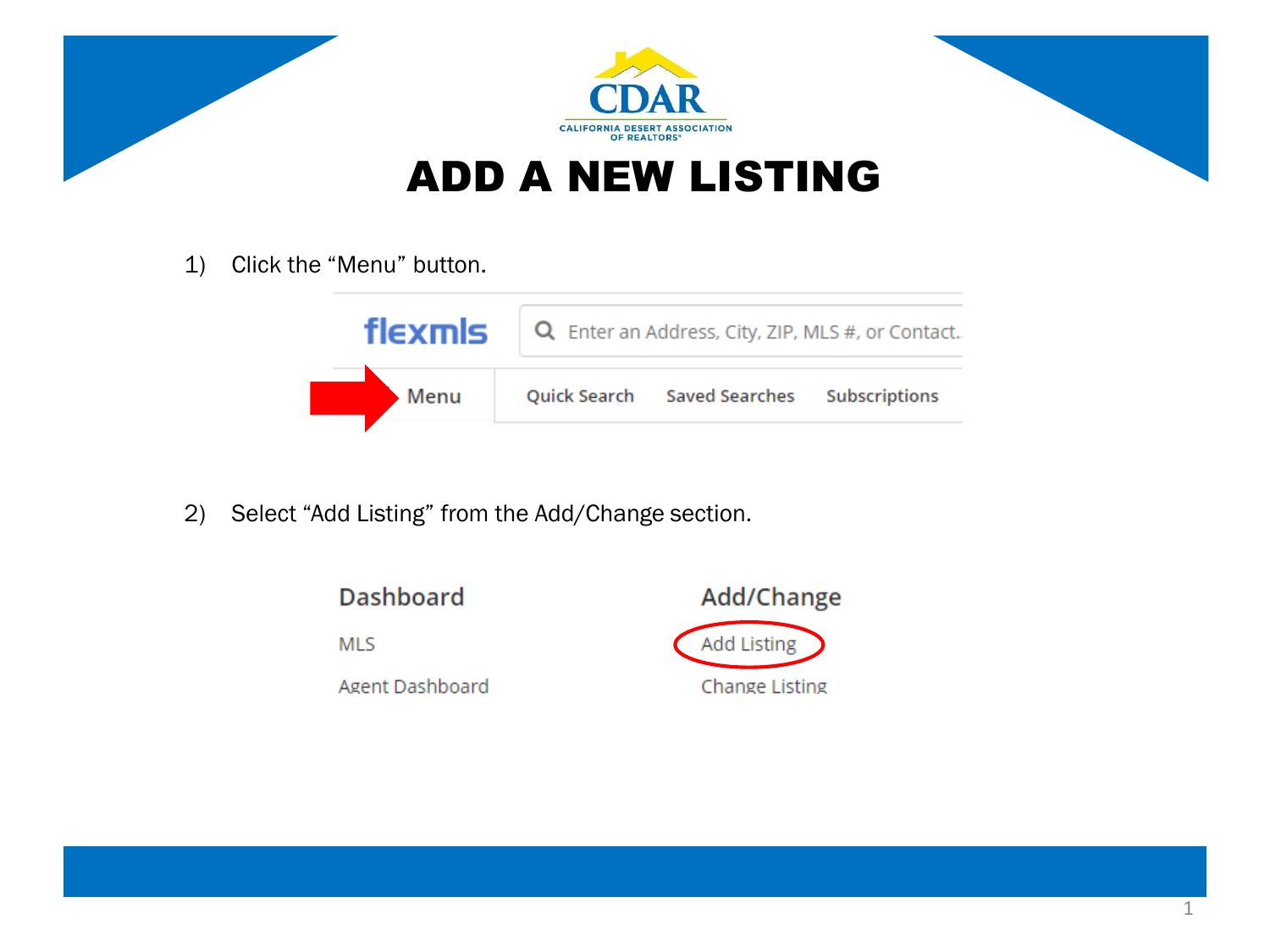

3) Enter the property type from the dropdown list under the General Tab.

| General<br><b>Address</b>          | <b>Main Fields</b><br><b>Details</b><br><b>Units</b><br><b>Broker Dist</b><br><b>Rooms</b> |  |  |  |  |  |  |  |
|------------------------------------|--------------------------------------------------------------------------------------------|--|--|--|--|--|--|--|
| <b>General Listing Information</b> |                                                                                            |  |  |  |  |  |  |  |
| Property Type:                     |                                                                                            |  |  |  |  |  |  |  |
| Listing Member:                    |                                                                                            |  |  |  |  |  |  |  |
| Co-listing Member:                 | Residential                                                                                |  |  |  |  |  |  |  |
|                                    | <b>Residential Lease</b>                                                                   |  |  |  |  |  |  |  |

4) Enter your name as the listing member and add a co-listing member if applicable.

| Address  <br>General               | <b>Main Fields</b><br><b>Details</b><br><b>Broker Distribution</b> |   |  |  |  |
|------------------------------------|--------------------------------------------------------------------|---|--|--|--|
| <b>General Listing Information</b> |                                                                    |   |  |  |  |
| Property Type:                     | Residential                                                        | v |  |  |  |
| <b>Listing Member:</b>             |                                                                    |   |  |  |  |
| Co-listing Member:                 | Please enter 3 or more characters                                  |   |  |  |  |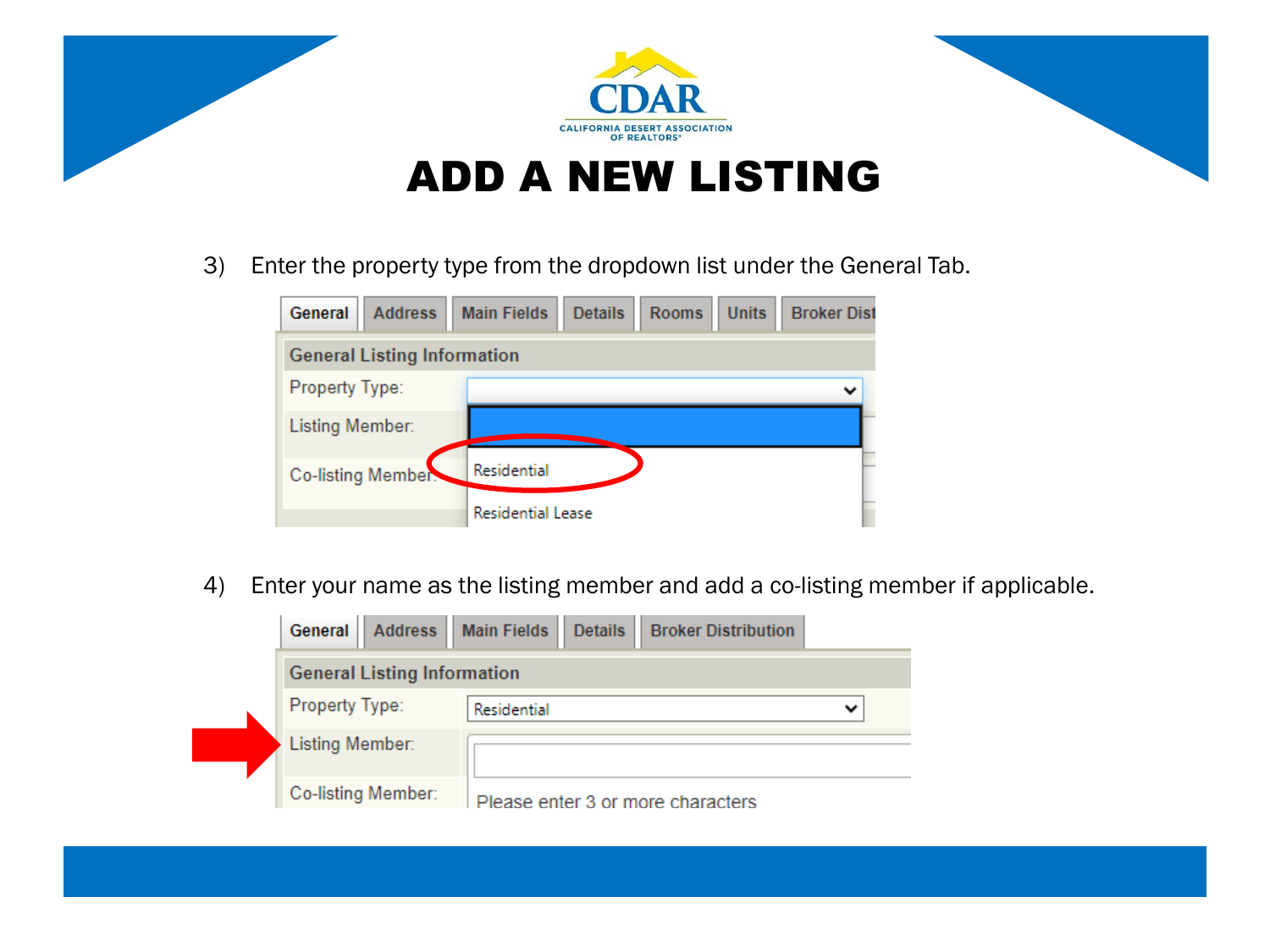

5) Enter the property address, county and click the Populate tax data button, this will populate the APN and the other fields.

| $1.44$ and this international state $\frac{1}{2}$                        |            |                         |                   |                          |
|--------------------------------------------------------------------------|------------|-------------------------|-------------------|--------------------------|
| Address   Main Fields   Details<br><b>Broker Distribution</b><br>General |            |                         |                   |                          |
| [APN]                                                                    | [Street #] | <b>Street Direction</b> | [Street Name]     |                          |
|                                                                          |            | $\checkmark$            |                   |                          |
| [County]                                                                 |            | [City]                  | [State]           | [Zip Code]               |
|                                                                          |            | $\rightarrow$           | $\checkmark$      | $\overline{\phantom{a}}$ |
|                                                                          |            |                         | Populate Tax Data |                          |
|                                                                          |            |                         |                   |                          |

6) Select "Required Fields Only" this allows only the required fields to show. This will help you to get the minimum required fields entered.

| GH)              | Add Listing | Save Incomplete                   |  |
|------------------|-------------|-----------------------------------|--|
|                  |             | Show   All Fields                 |  |
| <b>Direction</b> |             | <b>All Fields</b>                 |  |
|                  |             | <b>Required Fields Only</b>       |  |
| [Country]        |             | <b>Empty Required Fields Only</b> |  |
|                  |             |                                   |  |

Add Listing - Residential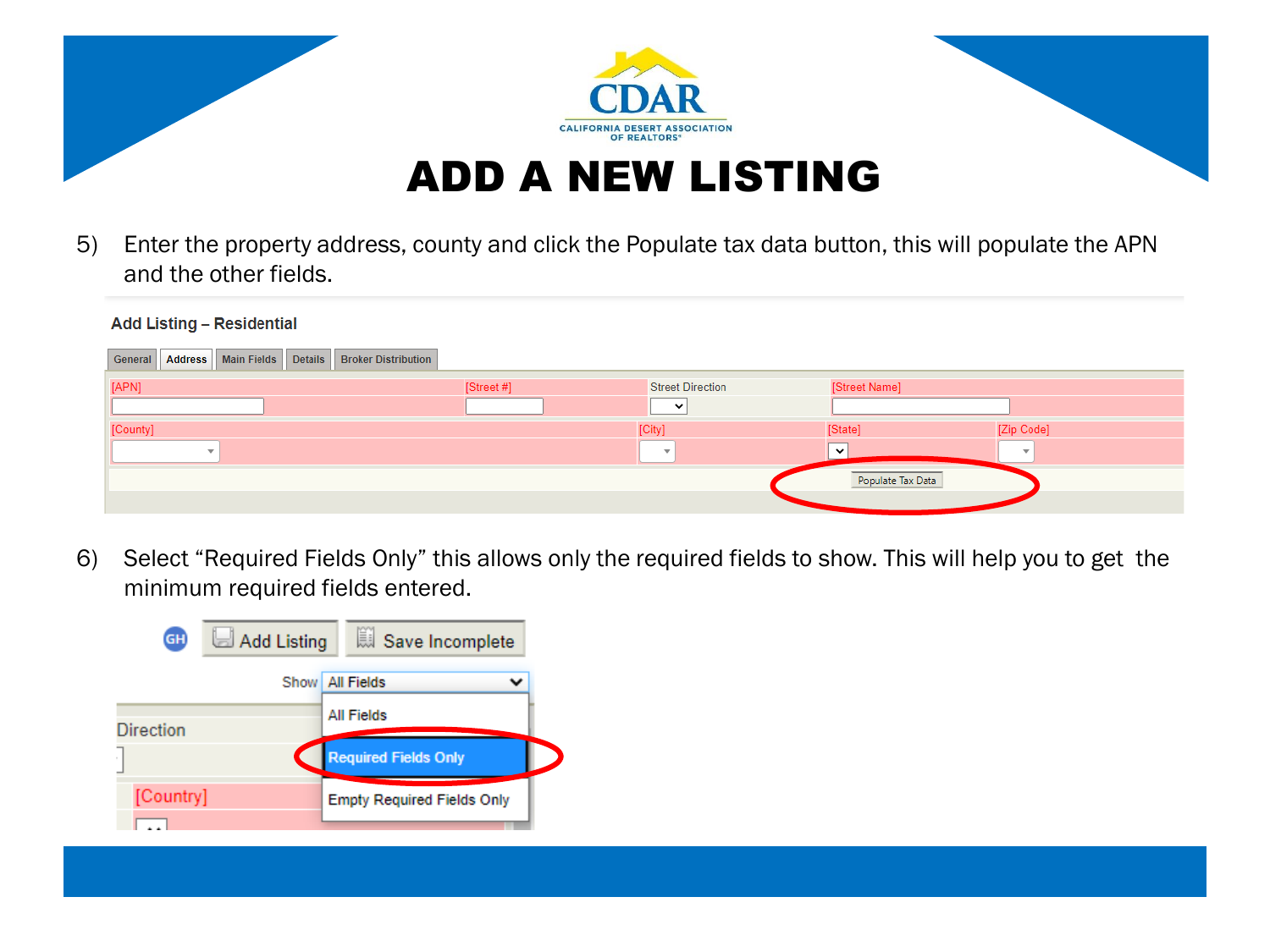

7) Go through each tab and fill in the required fields highlighted in red.

## **Add Listing - Residential**

| Gene <sup>(a)</sup> Address                | <b>Main Fields</b> | <b>Details</b> | <b>Broker Distribution</b> |  |  |                         |              |             |
|--------------------------------------------|--------------------|----------------|----------------------------|--|--|-------------------------|--------------|-------------|
| <b>Listing, Location and Property Info</b> |                    |                |                            |  |  |                         |              |             |
| [Status]                                   |                    |                |                            |  |  | Active                  | $\checkmark$ | "Comi       |
| [Listing Date]                             |                    |                |                            |  |  |                         |              | −           |
| [Expiration Date]                          |                    |                |                            |  |  |                         |              | ≕           |
| [List Price]                               |                    |                |                            |  |  |                         |              |             |
| [Land Lease Type]                          |                    |                |                            |  |  | Select One Y            |              |             |
| [Service Level]                            |                    |                |                            |  |  | Select One              |              | $\check{~}$ |
| [Property Sub-Type]                        |                    |                |                            |  |  | Select One              |              |             |
| [Property Attached/Detached]               |                    |                |                            |  |  | Select One Y            |              |             |
| [Area]                                     |                    |                |                            |  |  |                         |              |             |
| [Subdivision]                              |                    |                |                            |  |  | $\overline{\mathbf{v}}$ |              |             |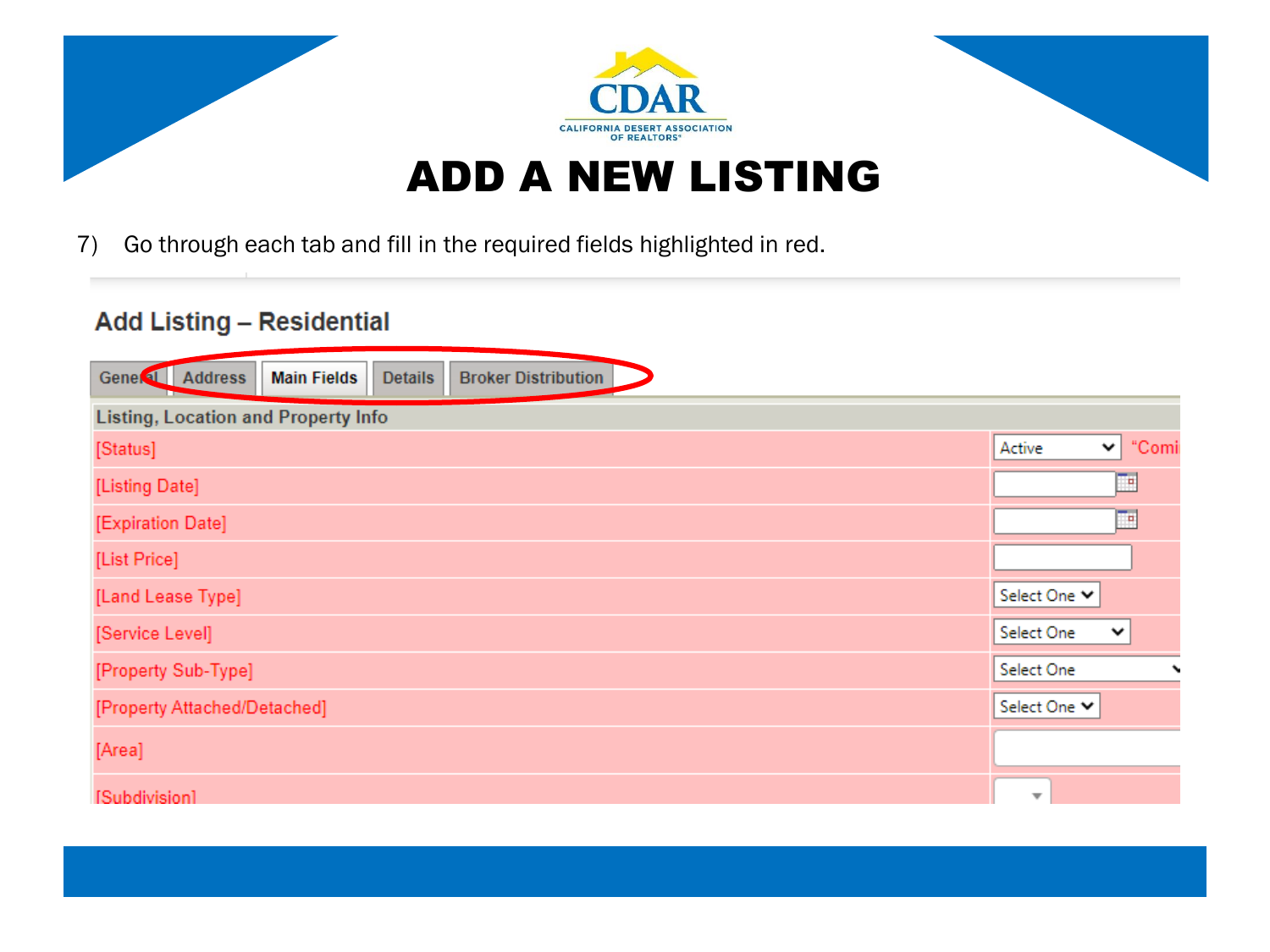

8) When your done entering the required fields click the "Save as Incomplete" button at the top right.



9) When ready to continue entering listing information, photos, documents and videos go to "Menu" and select "My Incomplete."

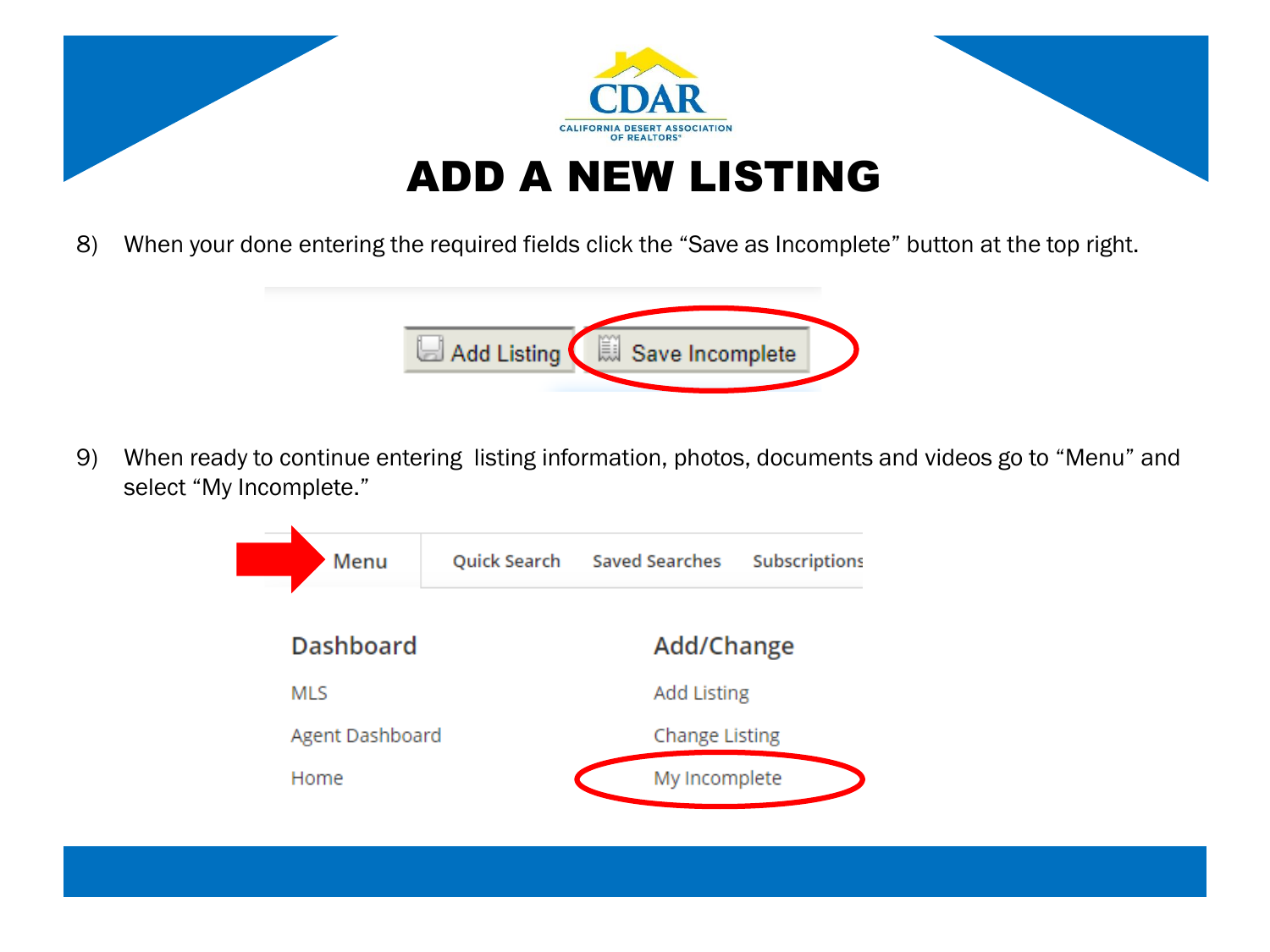

10) Click on the listing you want to continue working on.



11) Click on the "Edit" button to continue adding listing information or photos, videos and documents.

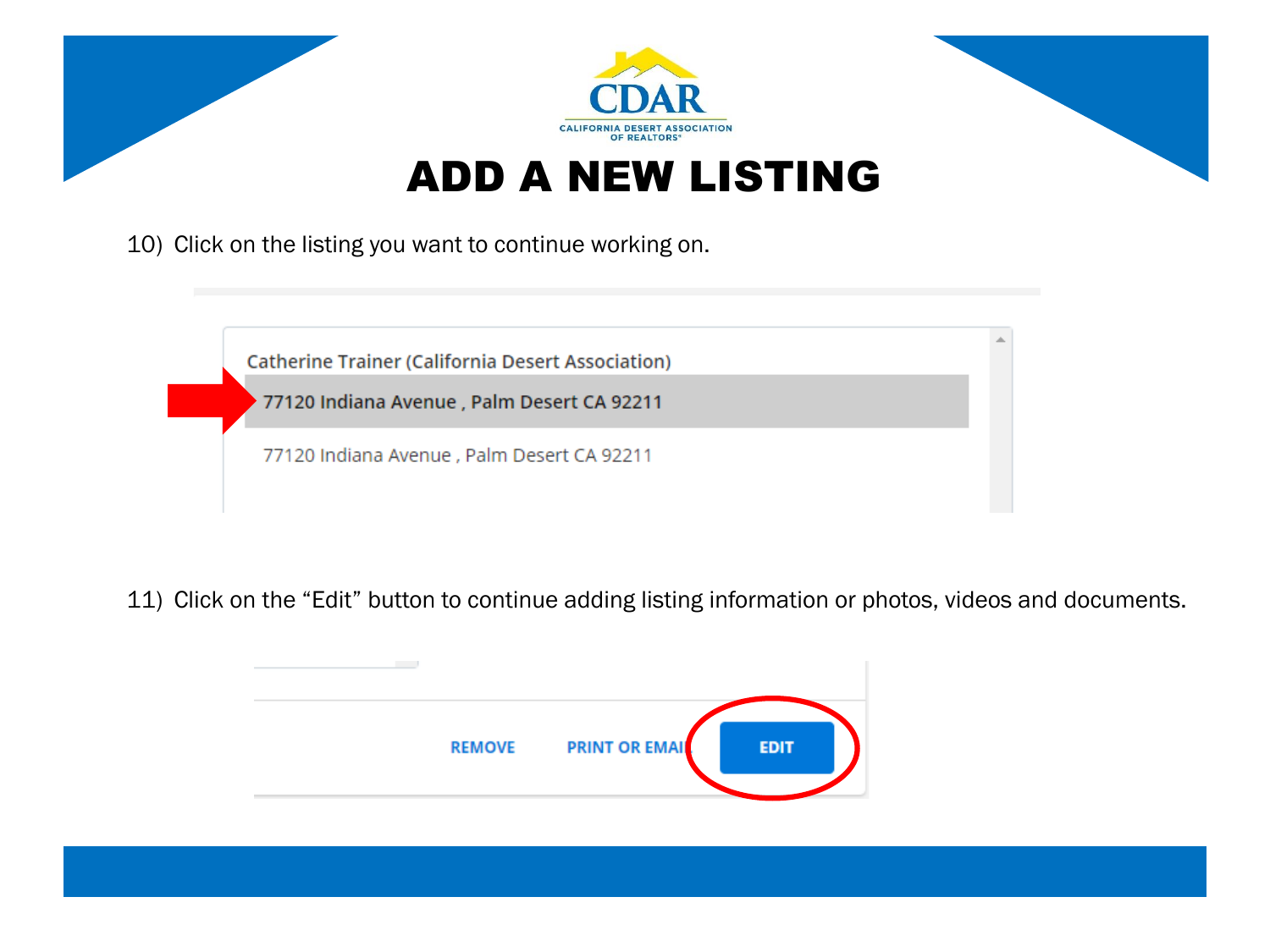

- 12) Click on "Listing Information" to continue adding information.
- 13) Click on "Photos, Documents, Videos or Virtual Tours" to enter these.

## 77120 Indiana Avenue, Palm Desert, CA 92211

Listing Member: Catherine Trainer (training@cdaronline.org) of California Desert Association (oD1027) Entry Date: 06/01/2020 Status: Incomplete List Price: \$0

| General                    |                | Media               |  |  |  |
|----------------------------|----------------|---------------------|--|--|--|
| <b>Listing Information</b> | $\checkmark$ ) | Photos              |  |  |  |
|                            |                | <b>Documents</b>    |  |  |  |
|                            |                | Videos              |  |  |  |
|                            |                | <b>Virtual Tour</b> |  |  |  |